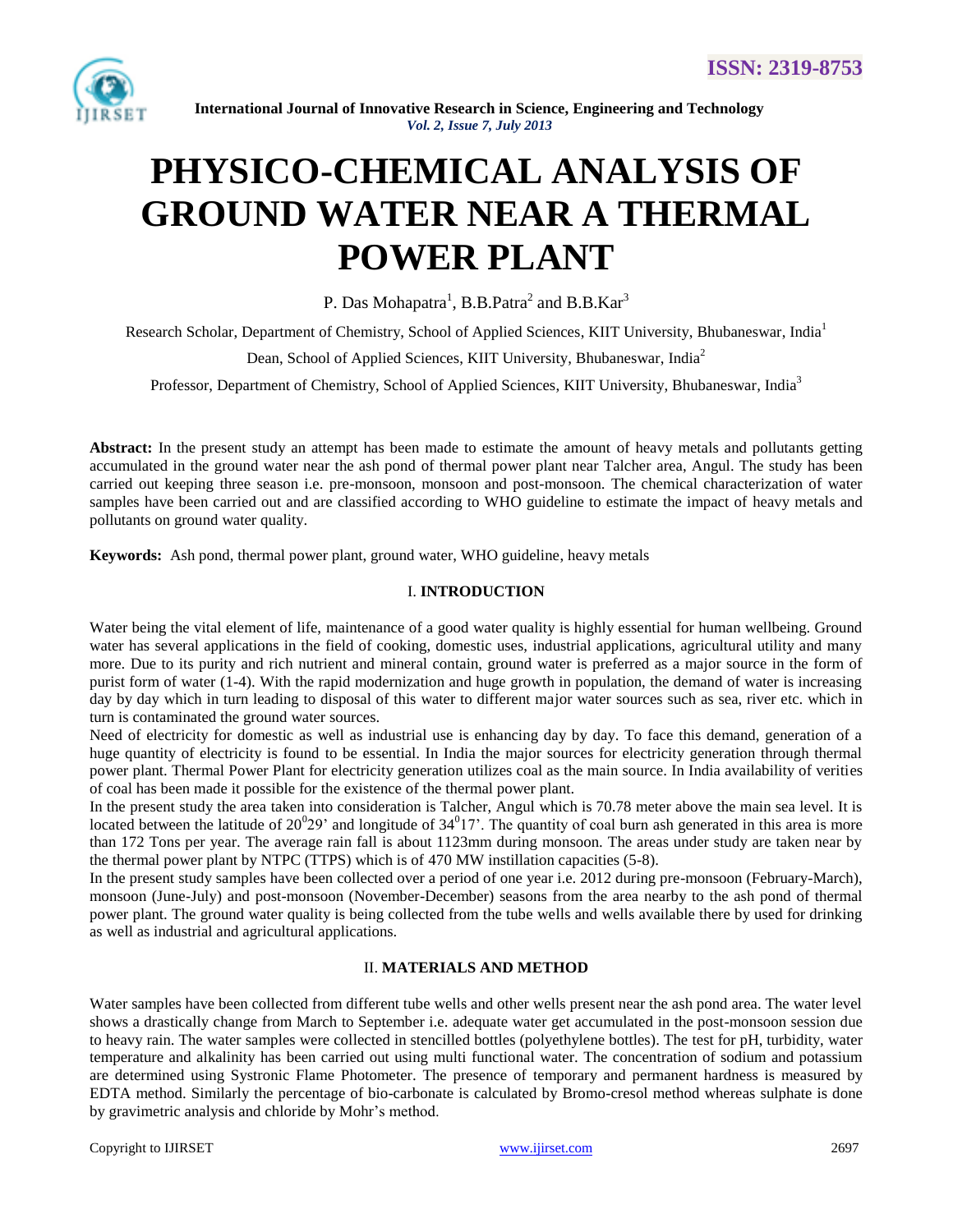

International Journal of Innovative Research in Science, Engineering and Technology Vol. 2, Issue 7, July 2013

### **III. RESULT AND DISCUSSIONS**

The entire data obtained is being tabulated in Table-1, 2 and 3 as mentioned herewith. The analysis result for pre-monsoon, monsoon and post-monsoon season are represented in Table-1,2and 3 respectively, show that the water sample is always found to be alkaline in nature varies within a range of 7.3 to 9.19.

# TABLE I (HYDRO CHEMICAL COMPOSITION OF THE GROUND WATER SAMPLES DURING PRE-MONSOON-2012)

| <b>Village</b> | pH   | Con   | <b>TDS</b> | Alkal | <b>Hard</b> | $\mathfrak{C}^r$ | $SO_4^2$ | $NO_3^-$ | Na  | Ca  | PO <sub>4</sub> | <b>HCO</b> | Mg  | K    | Fe    | $\bm{F}$ |
|----------------|------|-------|------------|-------|-------------|------------------|----------|----------|-----|-----|-----------------|------------|-----|------|-------|----------|
| <b>Name</b>    |      | ducti |            | inity | ness        |                  |          |          |     |     |                 |            |     |      |       |          |
|                |      | vity  |            |       |             |                  |          |          |     |     |                 |            |     |      |       |          |
| Turanga        | 8.7  | 841   | 698        | 296   | 558         | 96               | 198      | 0.92     | 7.9 | 186 | 0.32            | 286        | 99  | 0.69 | 12737 | 186      |
| Tulasipa       | 8.13 | 792   | 653        | 310   | 592         | 82               | 186      | 0.83     | 7.5 | 192 | 0.58            | 294        | 91  | 0.62 | 13132 | 193      |
|                |      |       |            |       |             |                  |          |          |     |     |                 |            |     |      |       |          |
| Dera           | 8.4  | 748   | 614        | 284   | 514         | 78               | 152      | 0.86     |     | 178 | 0.23            | 210        | 86  | 0.58 | 11907 | 175      |
| Gopinat        | 8.6  | 880   | 632        | 296   | 675         | 73               | 177      | 0.91     | 7.2 | 310 | 0.44            | 352        | 107 | 0.71 | 12342 | 201      |
| hpur           |      |       |            |       |             |                  |          |          |     |     |                 |            |     |      |       |          |
| Saradha        | 8.23 | 932   | 708        | 342   | 693         | 101              | 440      | 1.2      | 8.3 | 232 | 0.69            | 387        | 112 | 0.79 | 14132 | 222      |
| pur            |      |       |            |       |             |                  |          |          |     |     |                 |            |     |      |       |          |
| Nuahata        | 8.52 | 772   | 668        | 288   | 560         | 85               | 382      | 0.87     | 8.1 | 184 | 0.47            | 358        | 102 | 0.68 | 13962 | 210      |
| Kulad          | 8.02 | 801   | 672        | 318   | 610         | 92               | 410      | 0.99     | 7.8 | 305 | 0.62            | 312        | 89  | 0.72 | 11999 | 184      |

# TABLE II (HYDRO CHEMICAL COMPOSITION OF THE GROUND WATER SAMPLES DURING

| <b>Village</b> | pH   | Con   | <b>TDS</b> | Alk  | <b>Hard</b> | $\mathfrak{C}$ | $SO_4^2$ | NO <sub>3</sub> | Na  | Ca  | PO <sub>4</sub> | HCO <sub>3</sub> | Мg   |      | Fe    | $\bm{F}$ |
|----------------|------|-------|------------|------|-------------|----------------|----------|-----------------|-----|-----|-----------------|------------------|------|------|-------|----------|
| <b>Name</b>    |      | ducti |            | alin | ness        |                |          |                 |     |     |                 |                  |      |      |       |          |
|                |      | vity  |            | ity  |             |                |          |                 |     |     |                 |                  |      |      |       |          |
| Turanga        | 8.86 | 1082  | 525        | 208  | 408         | 88             | 312      | 0.78            | 9.2 | 189 | 0.48            | 234              | 85.6 | l.45 | 9723  | 114      |
| Tulasipal      | 8.92 | 1153  | 610        | 212  | 413         | 122            | 286      | 0.65            | 8.7 | 197 | 0.39            | 218              | 67.2 | 1.32 | 10771 | 94       |
| Dera           | 9.01 | 1282  | 498        | 231  | 383         | 109            | 220      | 0.68            | 8.6 | 202 | 0.36            | 221              | 74.1 | 1.61 | 11213 | 73       |
| Gopinath       | 8.43 | 936   | 502        | 225  | 485         | 100            | 165      | 0.72            | 8.1 | 213 | 0.31            | 198              | 85.6 | 1.08 | 9478  | 122      |
| pur            |      |       |            |      |             |                |          |                 |     |     |                 |                  |      |      |       |          |
| Saradhap       | 8.67 | 1126  | 472        | 248  | 306         | 112            | 102      | 0.53            | 8.3 | 136 | 0.42            | 187              | 91.3 | 1.14 | 8221  | 143      |
| ur             |      |       |            |      |             |                |          |                 |     |     |                 |                  |      |      |       |          |
| Nuahata        | 9.19 | 1198  | 623        | 236  | 345         | 92             | 171      | 0.41            | 9.0 | 142 | 0.38            | 191              | 72.4 | 1.23 | 10515 | 87       |
| Kulad          | 8.99 | 1120  | 606        | 201  | 408         | 98             | 136      | 0.32            | 8.9 | 116 | 0.29            | 144              | 78.8 | 0.91 | 9899  | 82       |

MONSOON-2012)